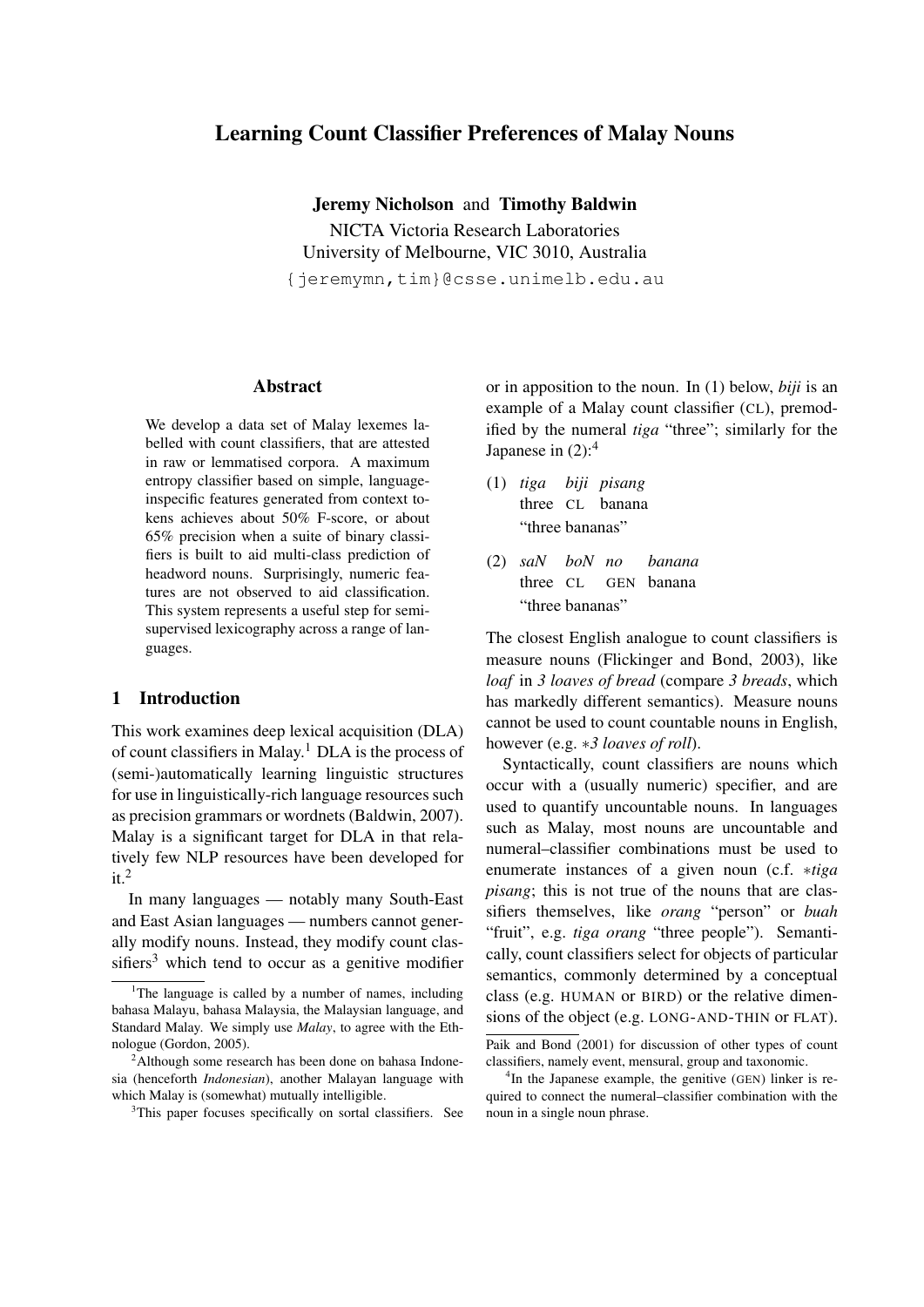In the case of Malay, e.g., *biji* is the count classifier for FRUIT, while *orang* is the count classifier for HUMAN:

- (3) *empat orang raja* four CL king "four kings"
- (4) *#empat biji raja* four CL king "four kings" (intended)

There are over 50 such count classifiers in Malay, each with differing semantic restrictions.

Count classifiers are highly significant in languages such as Malay when generating text, because a noun specified with an incorrect classifier can lead to unintended or infelicitous readings (c.f. *#empat biji raja* above), or highly marked language. Other languages, like Thai, require classifiers not only for specification but also stative verb modification. Additionally, the choice of classifier can help disambiguate noun sense, either for unknown nouns or for known ambiguous nouns. In order to generate correctly or use count classifiers as a source of disambiguation, however, we require a large-coverage noun lexicon with information on classifier compatibility. The objective of this paper is to automatically generate such a lexicon for Malay. As far as we are aware, this is the first such attempt for Malay.

The proposed approach to learning the classifier preferences for Malay nouns is to represent nouns via their distributional context, i.e. the tokens they commonly co-occur with in corpus data within a fixed context window. We model distributional context in a standard supervised learning framework, generalising from training examples to classify novel nouns. In this, we experiment with different distributional representations (words vs. lemmas, and different *n*-gram orders), and compare our proposed system to a system based on direct analysis of noun co-occurrence with different numeral– classifier combinations.

This research forms part of a broader project on the general applicability of DLA across a range of word learning tasks. As such, we propose a model that is as language-inspecific as possible, making only the bare minimum assumptions about Malay such as the fact that a modifier tends to occur within

a few tokens of its head. As a result, we expect that the observed results will scale to other languages with count classifier systems such as Japanese, Chinese, or Thai. The major difference in porting the method to other languages would be access to various lexical resources — for example, lexical acquisition would be quite difficult for these three languages without a tokeniser — where available parsers or ontologies might capture syntactic or semantic similarities much more easily than surface cues.

As far as we are aware, this paper presents the first ever results for count classifier-based classification of Malay nouns.

## 2 Background

### 2.1 NLP for Malay

As the basis of our evaluation, we use the KAMI Malay–English translation dictionary (Quah et al., 2001). Although primarily a translation dictionary, with translations of Malay headwords into both English and Chinese, KAMI contains syntactic information and semantics in terms of a large ontology. Of the total of around 90K lexical entries in KAMI, we make use of around 19K nominal lexical entries which are annotated for headword, lemma and POS tag when specified, and count classifier.

As a corpus of Malay text, we use the 1.2M-token web document collection described in Baldwin and Awab  $(2006)$ <sup>5</sup>. The corpus has been sentence- and word-tokenised, and additionally lemmatised based on a hand-crafted set of inflectional and derivational morphology rules for Malay, developed using KAMI and an electronic version of a standard Malay dictionary (Taharin, 1996).

While little NLP has been performed for Malay, Indonesian has seen some interesting work in the past few years. Adriani et al. (2007) examined stemming Indonesian, somewhat overlapping with Baldwin and Awab above, evaluating on the information retrieval testbed from Asian et al. (2004). Recently, a probabilistic parser of Indonesian has been developed, as discussed in Gusmita and Manu-

<sup>5</sup>An alternative corpus of Malay would have been the Dewan Bahasa & Pustaka Corpus, with about 114M word tokens. As it is not readily accessible, however, we were unable to use it in this research.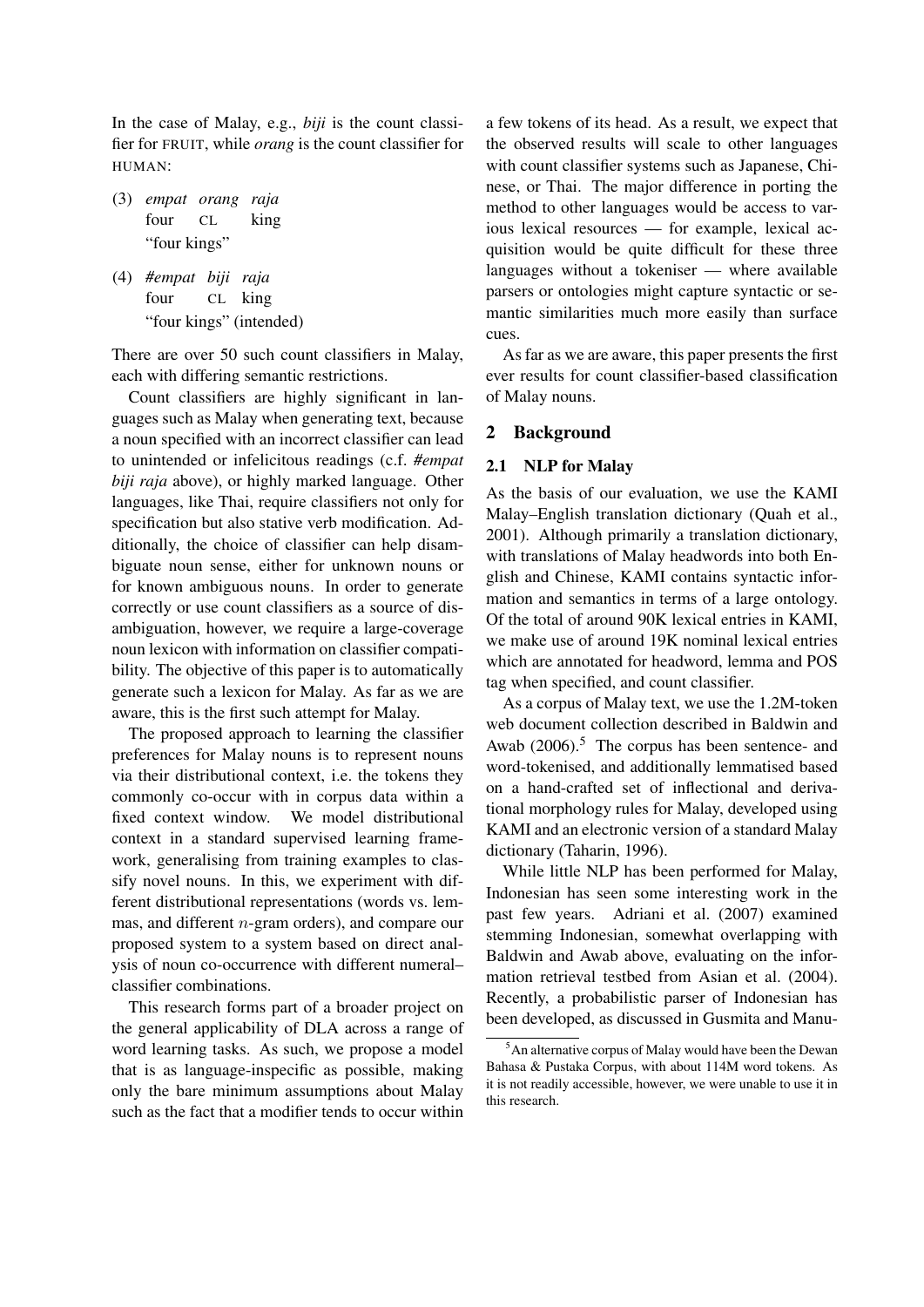rung (2008), and used for information extraction and question answering (Larasati and Manurung, 2007).

## 2.2 Count Classifiers

Shirai et al. (2008) discuss the theory and difficulties associated with automatically developing a broad taxonomy of count classifiers suitable for three languages: Chinese, Japanese, and Thai. They find that relatively high agreement between Chinese and Japanese, but Thai remains resistant to a universal hierarchy of count classes.

Otherwise, work on count classifiers has mostly focussed on a single language at a time, primarily Japanese. Bond and Paik (1997) consider the lexical implications of the typology of kind and shape classifiers, and propose a hierarchy for Japanese classifiers that they extend to Korean classifiers. Bond and Paik (2000) examine using the semantic class of a Japanese noun from an ontology to predict its count classifier, and Paik and Bond (2001) extend this strategy to include both Japanese and Korean. Finally, Sornlertlamvanich et al. (1994) propose their own typology for classifiers within Thai, and an automatic method to predict these using corpus evidence.

As for comparable structures in English, Flickinger and Bond (2003) analyse measure nouns within a Head-Driven Phrase Structure Grammar framework. Countability, which is a salient feature of nouns in English, undergoes many of the same structural syntax and semantic preferences as count classifiers. Baldwin and Bond (2003) motivate and examine a variety of surface cues in English that can be used to predict typewise countability of a given noun. Taking a mapped cross-lingual ontology, van der Beek and Baldwin (2004) use the relatedness of Dutch and English to cross-lingually predict countability, and observe comparable performance to monolingual prediction.

## 3 Methodology

## 3.1 Data Set

First, we constructed a data set based on the resources available. As we chose to approach the task in a supervised learning framework, we required a set of labelled exemplars in order to train and test our classifiers.

To obtain this, we first extracted the approximately 19K noun entries from KAMI (Quah et al., 2001) for which at least one count classifier was attested. For each of these, we recorded a wordform and a lemma. The wordform was extracted directly from the lexical entry, and included both simplex words and multiword expressions. The lemma also came directly from the lexical entry where a lemma was provided, and in instances where no lemma was found in KAMI, we used a case-folded version of the headword as the lemma. We looked up each noun in the corpus based on the wordform in the original text data, and also the lemma in the lemmatised version of the corpus.

The gold-standard data set was generated from those lexical entries for which we were able to find at least one instance of the wordform in the raw corpus or at least one instance of the lemma in the lemmatised corpus. This resulted in a total of 3935 unique nouns. The total number of number classifiers attested across all the nouns was 51.

We also generated three reduced data sets, by: (1) excluding proper nouns, based either on the POS tag in KAMI or in the case that no POS was found, the capitalisation of the headword (3767 unique nouns); (2) excluding multiword expressions (MWEs: Sag et al. (2002)), as defined by the occurrence of whitespace in the headword (e.g. *abang ipar* "brother-in-law"; 2938 unique nouns); and (3) excluding both proper nouns and MWEs (2795 unique nouns). The underlying assumption was that proper nouns and MWEs tend to have obfuscatory syntax or semantics which could make the task more difficult; it would seem that proper nouns and MWEs should be handled using a dedicated mechanism (e.g. choosing the head of a compound noun from which to select a classifier).

## 3.2 Features

For each exemplar within the gold-standard data set, we developed a feature vector based on instances from the corpus. To limit the language specificity of the feature set, we built features by considering a context window of four tokens to the left and right for each corpus instance. The rationale for this is that while numerous languages permit free global word order, local word order (say, of an NP) tends to be more rigid. Windows of sizes less than four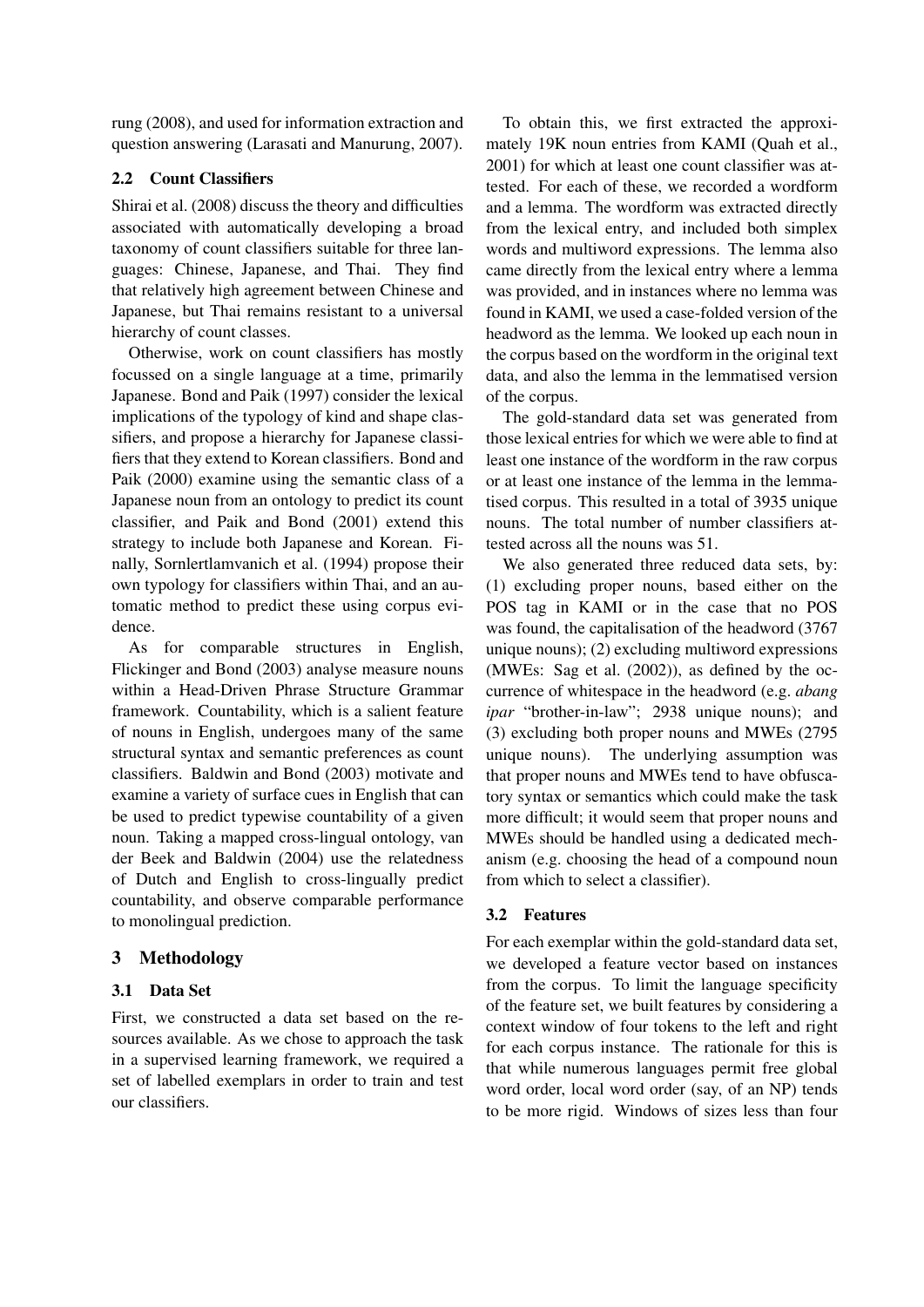tended to reduce performance slightly; larger windows were not observed to significantly change performance.

For each instance of the wordform (i.e. the headword or headwords of a lexical entry from KAMI) in the raw corpus, we generated a feature vector of each of the (up to) four preceding and (up to) four following wordform tokens within the boundaries of the sentence the wordform occurred in. We additionally index each context wordform by its relative position to the target word. The same was done with the lemma of the target word, using the lemmatised corpus instead of the raw corpus. Consequently, there were numerous mismatches where a context window appeared in the wordform features and not the lemma features (e.g. if a morphologically-derived wordform was not listed in KAMI with its lemma), or *vice versa*. The combined feature vector for a given noun instance was formed by concatenating all of the context window features, as well as the target word wordform and lemma.

One possible extension that we chose not to follow on the grounds of language specificity is the use of morphological features. Malay has a number of prefixes, suffixes, and circumfixes which could provide information for selecting a classifiers. Specifically, the agentive prefix *me-* could be indicative of the *orang* class.

### 3.3 Classifiers

To build our classifiers, we used a maximumentropy learner.<sup>6</sup> It is not uncommon for a noun to be listed with multiple classifiers in KAMI, such that we need a classifier architecture which supports multi-class classification. We experimented with two modes of classification: a monolithic classifier, and a suite of binary classifiers.

For the monolithic classifier, we adopt the equivalent of a first-sense classifier in word sense disambiguation terms, that is we label each training instance with only the first count classifier listed in KAMI. The underlying assumption here is that the first-listed count classifier is the default for that noun, and thus likely to have the best fit with the distributional model of that noun. As such, out of all the possible count classifiers, we expect to have the best chance of correctly predicting the first-listed classifier, and also expect it to provide the best-quality training data. When we restrict the set of annotations to only the first-listed classifiers, we reduce the set of possible classes to 42, out of which 10 are singletons and therefore never going to be correctly classified. In evaluating the monolithic classifier, we calculate precision and recall across the full set of actual count classifiers listed in KAMI (i.e. not just the first-listed count classifier).

For the suite of binary classifiers, we construct a single classifier for each of the 51 classes (of which 16 are singleton classes, and hence disregarded). For a given classifier, we categorised each exemplar according to whether the particular class is an acceptable count classifier for the headword according to KAMI. In testing, the classifier posits an affirmative class assignment when the posterior probability of the exemplar being a member of that class is greater than that of it not being a member. This mode of classification allows multi-classification more easily than that of the monolithic classifier, where multiclasses are too sparse to be meaningful. Evaluation of the suite is in terms of precision and recall averaged across the entire set of classifiers.

When selecting the training and test splits, we use 10-fold stratified cross-validation. Briefly, we separate the entire data set into 10 distinct partitions which each have generally the same class distribution as the entire data set. Each of the 10 partitions is used as a test set, with the other 9 as training partitions, and the results are micro-averaged across the 10 test sets. This evaluation strategy is used for both the monolithic classifier and the binary suite. 10-fold stratified cross-validation has been variously shown to tend to have less bias and variance than other hold-out methods, thereby giving a better indication of performance on unseen data.

## 4 Results

### 4.1 Comparison of Feature Sets

First, we examined the use of wordform features, lemma features and the combination of the two. We contrast the precision  $(P)$ , recall  $(R)$ , and F-score  $F_{\beta=1} = \frac{2PR}{P+R}$  $\frac{2P}{P+R}$  for the monolithic classifier (Mono) and the suite of binary classifiers (Suite) across the

<sup>&</sup>lt;sup>6</sup>We used the OpenNLP implementation available at http://www.sourceforge.net/projects/maxent/.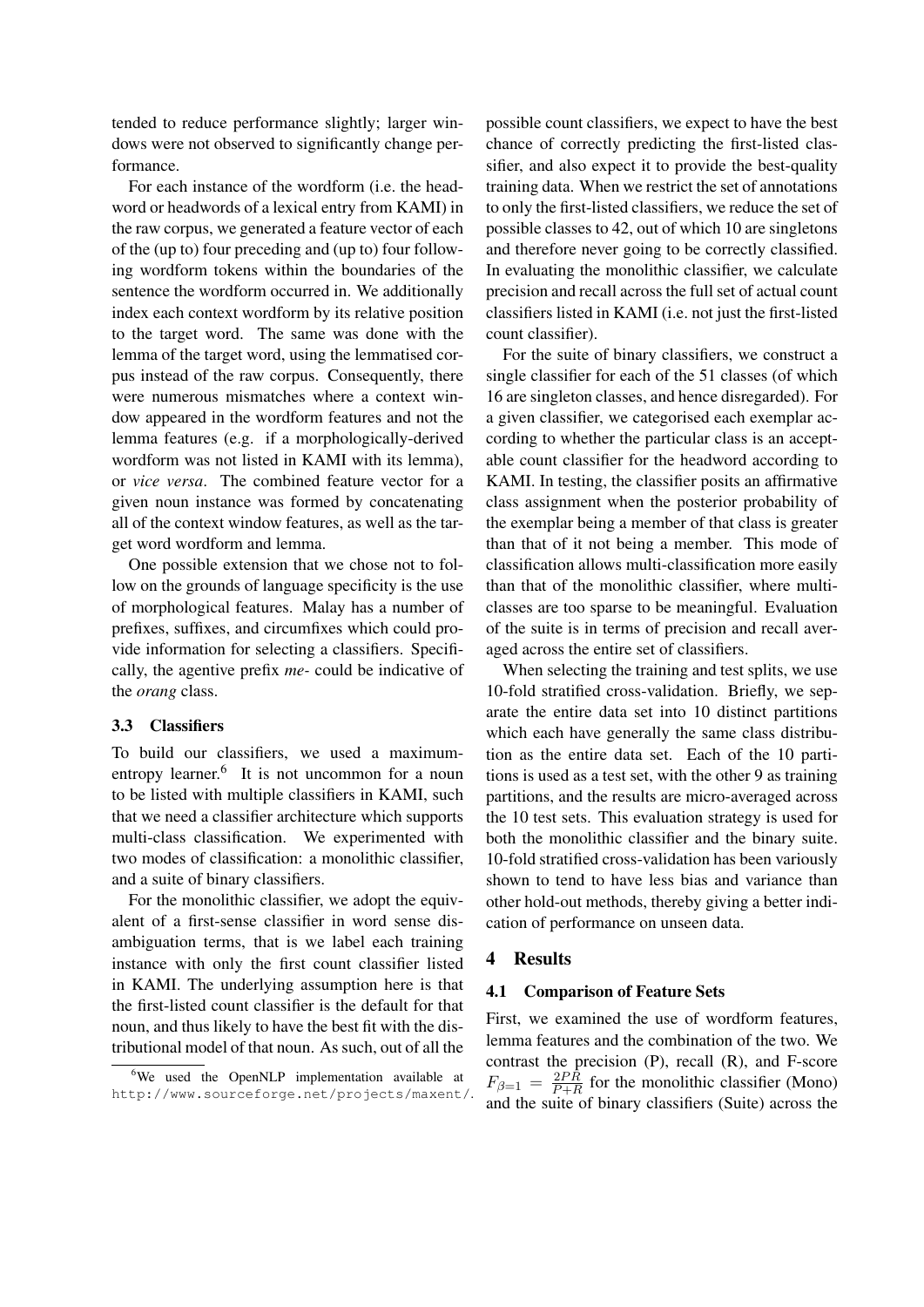|                 |             |           |                | Mono |      |      | Suite |      |      |
|-----------------|-------------|-----------|----------------|------|------|------|-------|------|------|
| Token           | LEs         | $n$ -gram | Numb           | P    | R    | F    | P     | R    | F    |
| <b>Baseline</b> | All         |           |                | 43.8 | 41.5 | 42.6 | 43.8  | 41.5 | 42.6 |
| <b>Baseline</b> | $-PN - MWE$ |           |                | 42.4 | 39.3 | 40.8 | 42.4  | 39.3 | 40.8 |
| W               | All         |           | N <sub>0</sub> | 48.3 | 45.2 | 46.7 | 76.4  | 33.7 | 46.8 |
| L               | All         |           | N <sub>0</sub> | 49.7 | 47.0 | 48.3 | 61.0  | 38.3 | 47.1 |
| $W+L$           | All         |           | N <sub>0</sub> | 57.6 | 54.7 | 56.1 | 69.3  | 42.3 | 52.5 |
|                 | $-PN$       |           | N <sub>0</sub> | 55.7 | 52.6 | 54.1 | 71.4  | 41.5 | 52.5 |
|                 | $-MWE$      |           | N <sub>0</sub> | 53.3 | 49.6 | 51.4 | 64.3  | 40.6 | 49.8 |
|                 | $-PN - MWE$ |           | N <sub>0</sub> | 51.8 | 47.9 | 49.8 | 65.6  | 38.3 | 48.4 |
|                 |             | $1+2$     | N <sub>0</sub> | 50.2 | 45.8 | 47.9 | 63.2  | 37.4 | 47.0 |
|                 |             |           | Yes            | 52.1 | 48.3 | 50.1 | 65.7  | 38.2 | 48.3 |
|                 |             | $1+2$     | Yes            | 50.3 | 45.9 | 48.0 | 63.2  | 37.4 | 47.0 |

Table 1: Evaluation (in %) of the monolithic classifier (Mono) and suite of binary classifiers (Suite) in terms of precision (P), recall (R), and F-score (F). The majority class baseline is also presented. (The Token set is one of wordform feature set (W), lemma feature set (L), and the combined set (W+L); the lexical entries (LEs) under consideration were the entire set (All), or all except proper nouns (*−*PN), or all except MWEs (*−*MWE), or all except proper nouns or MWEs (*−*PN *−*MWE); the *n*-grams are either unigrams (1) or mixed unigrams and bigrams (1+2); and a given model optionally makes use of number folding (Numb)).

three feature sets: wordform features only (W), lemma features only (L), and both wordform and lemma features (W+L). The results are summarised under the Token heading in Table 1.

The F-score of the monolithic classifier and suite of binary classifiers increases from wordform features, to lemma features, to both. One reason for this is that there are simply more lemma features than wordform features (140 to 30 windows on average, for a given instance). This is particularly evident when we consider that the lemma features have higher recall but lower precision than the wordform features over the suite. We find that the wordform features are generally more accurate, allowing the classifier to tend to classify fewer instances with greater confidence, while noise gets introduced to the lemma feature classifier caused by folding derivational morphology in the lemmatised corpus. For example, features for *kemudi* "to drive" and *mengemudi* "driving" will be erroneously generated when considering *pengemudi* "driver" because they share a lemma, and verbal context usually does not reliably indicate the count classifier of the noun.

Despite the overgeneration caused by the lemma features, the combination of the wordform and lemma features leads to the classifier with the best F-score. The same holds true for our later experiments, so we only report results on the combination of feature sets below.

In addition to providing direct insight into the optimal feature representation for count classifier learning, these results represent the first extrinsic evaluation of the Baldwin and Awab Malay lemmatiser, and suggest that lemmatiser is working effectively.

#### 4.2 Comparison of Data Sets

Next, we contrasted excluding the proper noun and MWE lexical entries from KAMI. We generated four data sets: with both proper noun and MWE entries (All), with proper nouns but without MWE (*−*MWE), without proper nouns but with MWE entries (*−*PN), and without proper noun or MWE entries (*−*PN *−*MWE). The precision, recall, and Fscore for wordform and lemma features are shown in Table 1, under the LEs heading.

Removing either proper noun or MWE entries caused the F-score to drop. The effects are somewhat more subtle when considering the precision– recall trade-off for the suite of classifiers.

Excluding proper noun entries from the data set causes the precision of the suite of classifiers to rise, but the recall to fall. This indicates that the removed entries could be classified with high recall but low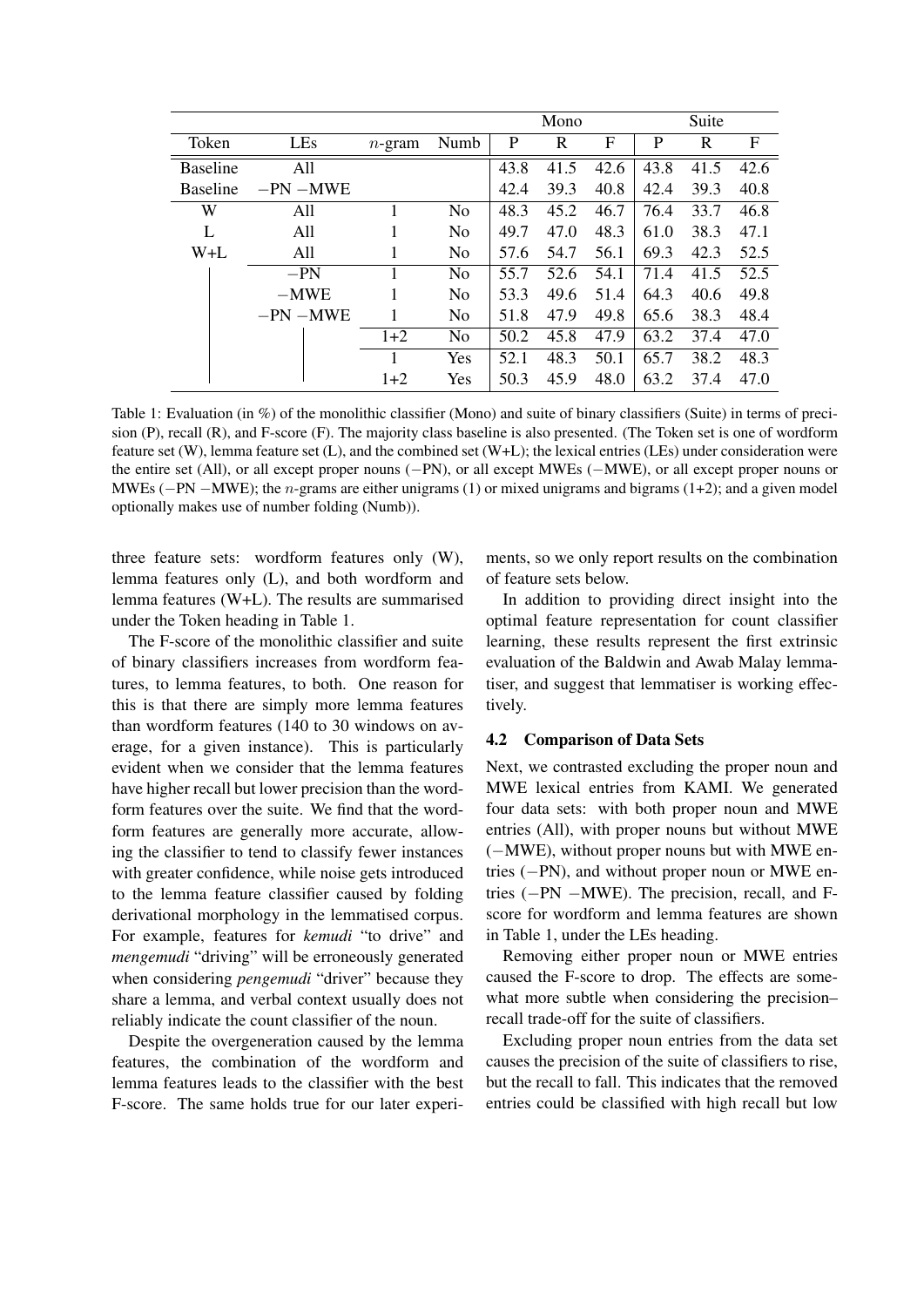precision. Examining the proper noun entries from KAMI, we notice that most of them tend to be of the class *orang* (the person counter, as other semantic classes of proper noun do not tend to be counted: consider *?four New Zealands* in English) — this is the majority class for the entire data set. Removing majority class items tend to lower the baseline and make the task more difficult.

Excluding MWE entries from the data set causes both the precision and the recall of the suite to drop. This indicates that the removed entries could be classified with high precision and high recall, suggesting that they are generally compositional (e.g. *lap dog* would take the semantics of its head *dog* and is hence compositional, while *hot dog* is not). In KAMI, MWEs are often listed with the lemma of the semantic head; if the simplex head is an entry in the training data, then it becomes trivial to classify compositional MWEs without considering the noisy context features.

So, contrary to our intuition, proper nouns and MWEs tend to be easier to classify than the rest of the data set as a whole. This may not be true for other tasks, or even the general case of this task on unseen data, but the way we generate the data set from KAMI could tend to overestimate our results from these classes of lexeme. Consequently, we only describe results on the data set without proper nouns or MWEs below, to give a more conservative estimate of system performance.

### 4.3 Monolithic vs. Suite Classification

We consider the baseline for the task to be that of the majority class: *orang*. It corresponds to 1185 out of 2795 total unique headwords in the restricted data set from KAMI: baseline precision is 42.4%, recall is 39.3% when multiple headword–class assignments are considered. In Table 1 we present both the baseline performance over all lexical entries, and that over all lexical entries other than proper nouns and MWEs. Note that the baseline is independent of the classifier architecture (monolithic or binary suite), but duplicated across the two columns for ease of numerical comparison.

Both the monolithic classifier and suite significantly outperform the baseline in terms of F-score, the monolithic somewhat more so  $(\chi^2 < 0.1, P <$ 1). Notably, *orang* entries made up about 40% of

the data set, and the generic (i.e. the most semantically inspecific) count classifier *buah* made up about another 30% of the lexemes. It seemed that, since the 70% of the dataset covered by these two classes was greater than our performance, a classifier which could reliably distinguish between these two classes — while ignoring the other 49 classes — could have commensurately higher performance. (In effect, this would require distinguishing between persons for *orang* and things for *buah*, semantically speaking.) While the performance of that two-class system was greater for those classes under consideration, overall performance was slightly worse.

The suite of classifiers generally had higher precision and lower recall than the monolithic classifier. This indicates that the suite tended to make fewer positive assignments, but was more accurate when it did so. While the monolithic classifier was forced to make a classifier decision for every instance, the suite of classifiers tended to be conservative in classification, and consequently ended up with numerous headwords for which it did not predict a count classifier at all. This is particularly unsurprising when we consider that the prior probability for every category was less than 50%, so the default maximum likelihood is to define no headword as belonging to a given class.

#### 4.4 Number features

As a further experiment, we examined the set of context windows where one of the tokens was numeric. It seems reasonable for a lexicographer to have defined the extent of numeric tokens ahead of time, given a moderately large corpus; numerals are of particular importance to the selection of a count classifier, in that they indicate the preference of how a given countable noun is counted.

We list the possible word-based numeral tokens below, which we combine with a numeric regular expression. Compound number formation is similar to English, and tokens beneath *sembilan* "nine" in the table are usually prefixed by *se-* as a replacement for a *satu* premodifier. (For example, *sebelas* instead of *satu belas* for "eleven".)

We attempted to classify after folding all tokens of this nature into a single "numeric" feature (Numb in Table 1), thereby allowing different numbers to be directly compared. The net effect was to raise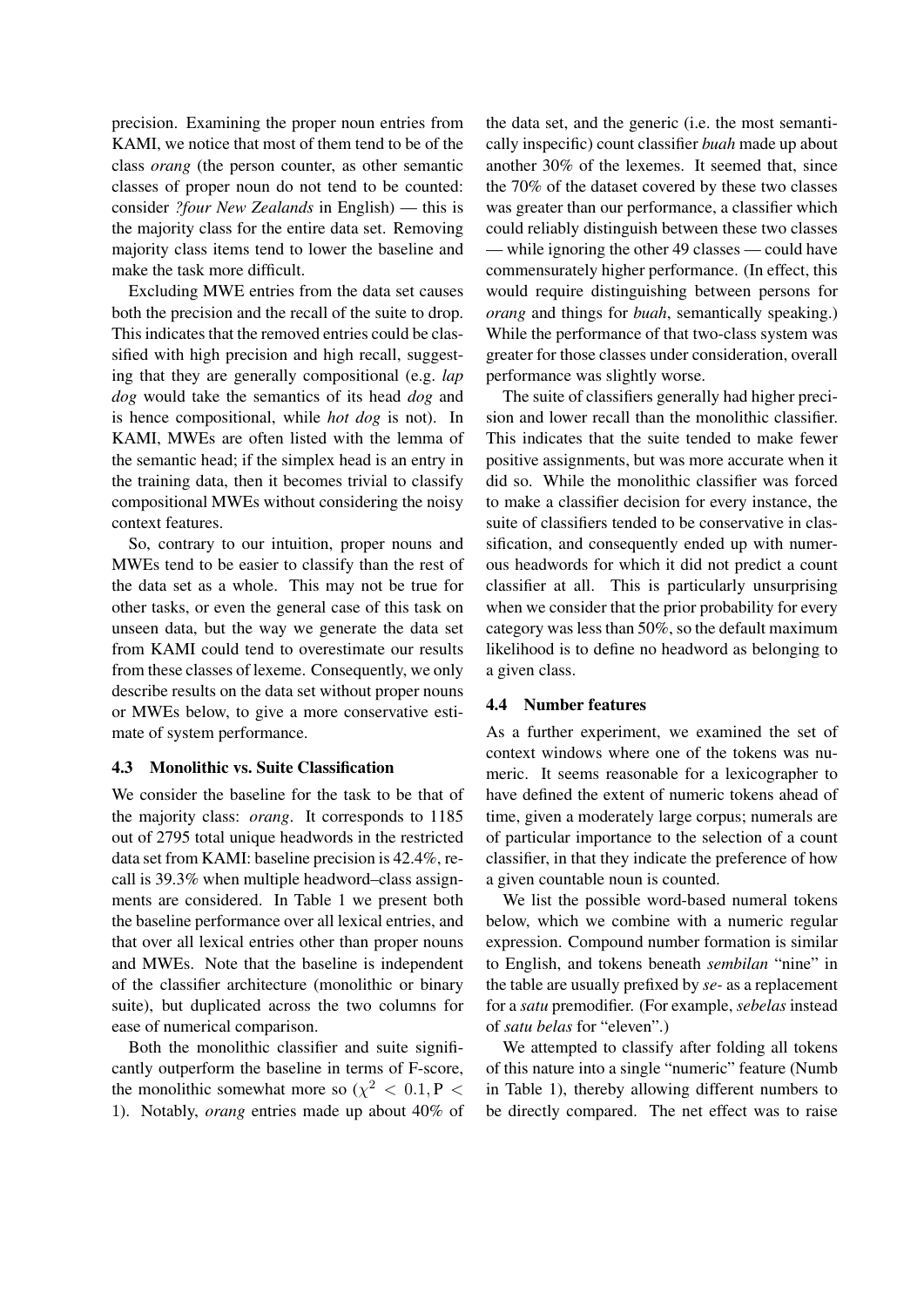| Token    | Description |  |  |  |  |
|----------|-------------|--|--|--|--|
| satu     | "one"       |  |  |  |  |
| dua      | "two"       |  |  |  |  |
| tiga     | "three"     |  |  |  |  |
| empat    | "four"      |  |  |  |  |
| lima     | "five"      |  |  |  |  |
| enam     | "six"       |  |  |  |  |
| tujuh    | "seven"     |  |  |  |  |
| lapan    | "eight"     |  |  |  |  |
| sembilan | "nine"      |  |  |  |  |
| belas    | "-teen"     |  |  |  |  |
| puluh    | "ten"       |  |  |  |  |
| ratus    | "hundred"   |  |  |  |  |
| ribu     | "thousand"  |  |  |  |  |
| juta     | "million"   |  |  |  |  |
| bilion   | "billion"   |  |  |  |  |
| trilion  | "trillion"  |  |  |  |  |

Table 2: Numbers in Malay, with English glosses.

the F-score of the monolithic classifier from 49.8% to 50.1%, and to lower the F-score of the suite of classifiers from 48.4% to 48.3%. Neither of these results are significantly different.

We also considered using a strategy more akin to what a human might go through in attempting to categorise nouns, in looking for all direct attestations of a given noun in the immediate context of a number expression, excluding all other lexical contexts (ideally being left with only contexts of the type "number CL noun", like *tiga biji pisang* above). However, the net effect was to remove most context windows, leaving numerous exemplars which could not be classified at all. Predictably, this led to an increase in precision but large drop in recall, the net effect of which was a drop in F-score. Folding numeric features here only improved the F-score by a few tenths of a percent.

Folding the numeric features turned out not to be valuable, as the fact that a given noun has numerals in its context is not a strong indicator of a certain type of count classifier, and all training examples were given an approximately equal benefit. Instead, we considered bi-word features, hoping to capture contexts of the type *tiga biji* "three CL",

which seem to be a better indication of count classifier preference. A comparison of uni-word features and the combination of uni-word and bi-word features is shown in Table 1 under the *n*-gram heading.

The net effect of adding bi-word features is to reduce performance by one or two percent. One possible reason for this is the addition of many features: a context half-window of four tokens generates six more bi-word features.

Once more, excluding context windows without a numeral expression feature causes performance to drop drastically to 32.6% and 37.6% F-score for the monolithic classifier and suite, respectively. Folding numeric expression features again only changes figures by about one-tenth of one percent.

## 5 Discussion

We achieved about 50% F-score when attempting to predict the count classifiers of simplex common nouns in Malay. Although getting every second prediction incorrect seems untenable for automatic creation of a reliable lexical resource, we can see a system such as this being useful as a part of a semiautomatic system, for example, by providing highconfidence predictions of missing lexical entries to be judged by a human lexicographer. The precision of the suite of classifiers seems promising for this, having an error rate of about one in three predictions.

To our knowledge, there are no studies of Malay count classifiers to which we can directly compare these results. One possibility is to extend the work to Indonesian count classifiers — the mutual intelligibility and similar syntax seem amenable to this. However, it seems that there is a systematic divergence between count classifiers in these two languages: they are optional in many cases in Indonesian where they are not in Malay, and some counters do not map across well (e.g. *bilah*, the counter for knives and other long, thin objects, is not a count classifier in Indonesian). On the other hand, our approach does not rely on any features of Malay, and we expect that it would pick up surface cues equally well in Indonesian to achieve similar performance. The use of parsers like that of Gusmita and Manurung (2008) could provide further benefits.

When examining the feature sets we used, we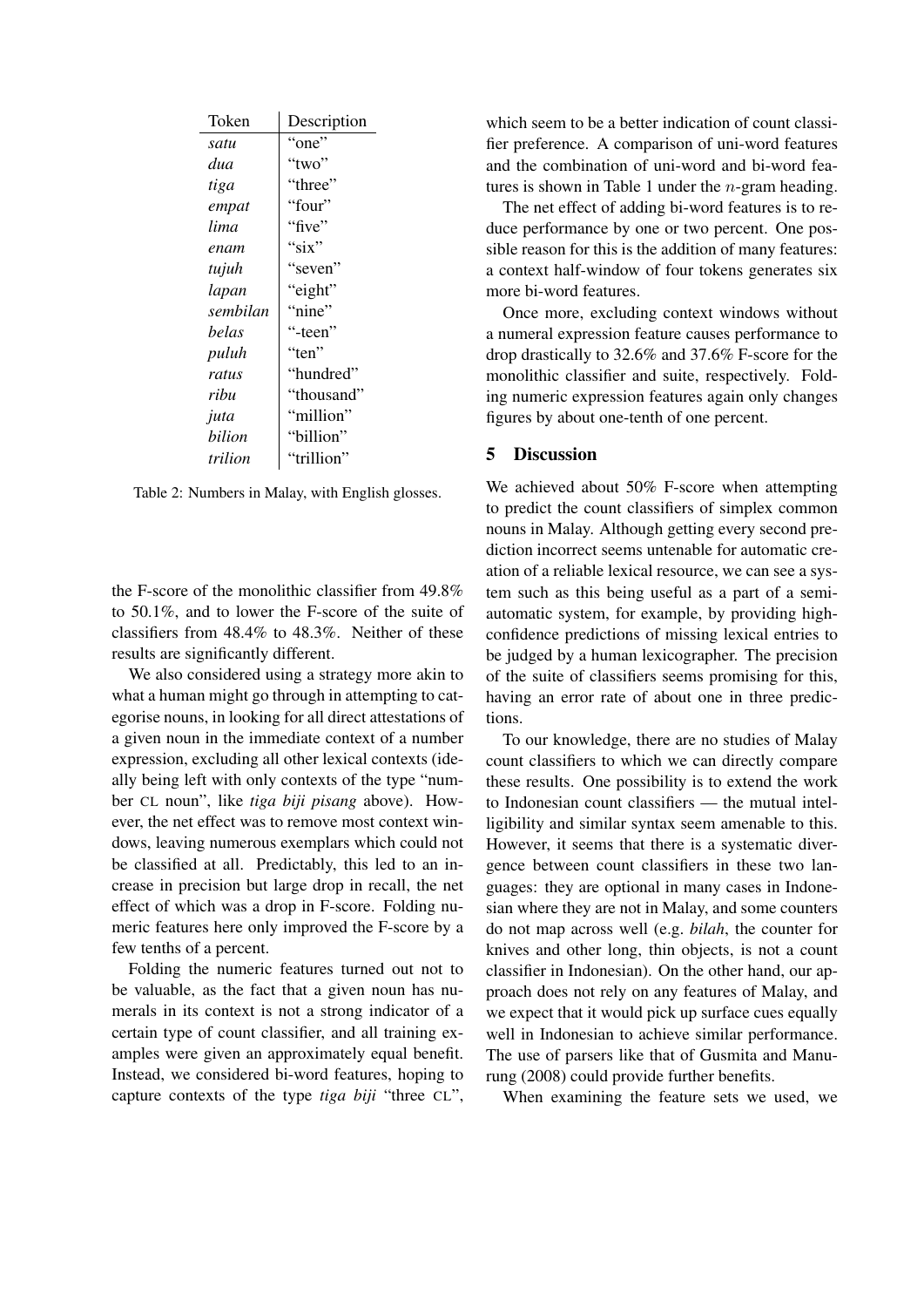discovered that features generated on the wordform level tended to be higher precision than features generated from the lemmatised corpus. One reason for this is that regular inflectional or derivational morphology is stripped to give numerous misleading contexts in the corpus. Consequently, we expect that some entries in the data set are added erroneously: where the wordform is not attested in the raw corpus and all of the instances of the lemma in the lemmatised corpus correspond to verbal or other derived forms. Given that almost a third of the data, or 945 lexemes, had no wordform instances, we might be underestimating our recall to some extent. With the aid of a POS tagger, we could condition the lemma windows in the feature set on a nominal POS for the candidate, and we would expect precision for these features to increase.

We observed that proper nouns and MWEs were less difficult to classify than the data set as a whole. Countable proper nouns tend to be people (e.g. *Australians* in English), and take *orang* as a counter, so for a given proper noun, we expect that the countable–uncountable cline to be the only hurdle to choosing the appropriate count classifier. MWEs tend to be compositional and hence share their class with their head, and an independent strategy for determining the head of the expression could transform such an entry into an easier simplex one.

The monolithic classifier, to choose between the entire set of 35 or so classes (after removing singleton classes), had a better F-score than the suite of binary classifiers, which predicted the suitability of a given count classifier one class at a time. However, the suite tended to be more conservative in its classifications, and had greater precision than the monolithic classifier. While high recall is useful in many circumstances, we feel that precision is more important as part of a pipeline with a lexicographer making gold-standard judgements. This trade-off makes combination of the two systems seem promising. One way could be to classify a given headword using both systems, and vote for the preferred class. Confidence of the classification, as given by the posterior probability of the maximum entropy model, could be taken into account. A two-tiered system could also be used, where the suite could be used to predict a high-precision class, and then the monolithic classifier could force a prediction for the entries where no classes at all were assigned by the suite. That case, where no classes are assigned, is particularly problematic with generation, for example, and other circumstances when a decision is required.<sup>7</sup>

Numeric features, we discovered, were only theoretically useful for bi-word contexts. Even then, we discerned little benefit when tailoring the feature vector to them. One possibility was that there was too much noise amongst the bigram features for the classifier to reliably use them as context. We feel, however, that restricting oneself to the syntax of numeral count expressions oversimplifies the problem somewhat. Since the preferred count classifier for a given noun tends to describe some underlying semantic property, the distributional hypothesis contends that surface cues from all contexts provide evidence. Our data agrees with this to some extent.

## 6 Conclusion

We developed a data set of labelled lexemes in Malay corresponding to headwords and count classifiers which were attested in a raw or lemmatised corpus. A maximum entropy classifier based on features generated from context tokens achieved about 50% F-score in prediction, and about 65% precision when a suite of binary classifiers was used. We envisage such a system to be a useful part of semiautomatic lexicography over a range of languages.

### Acknowledgments

We would like to thank Francis Bond for his wisdom and advice throughout this research. NICTA is funded by the Australian government as represented by Department of Broadband, Communication and Digital Economy, and the Australian Research Council through the ICT Centre of Excellence programme.

### References

- Mirna Adriani, Jelita Asian, Bobby Nazief, Seyed M. M. Tahaghoghi, and Hugh E. Williams. 2007. Stemming Indonesian: A confix-stripping approach. *ACM Transactions on Asian Language Information Processing*, 6:1–33.
- Jelita Asian, Hugh E. Williams, and Seyed M. M. Tahaghoghi. 2004. A testbed for Indonesian text

 $7$ The issue of no classes being assigned is interesting when the countability–uncountability cline is considered. Potentially this could be an indication that the noun is, in fact, weakly countable. See, for example, Bond et al. (1994).